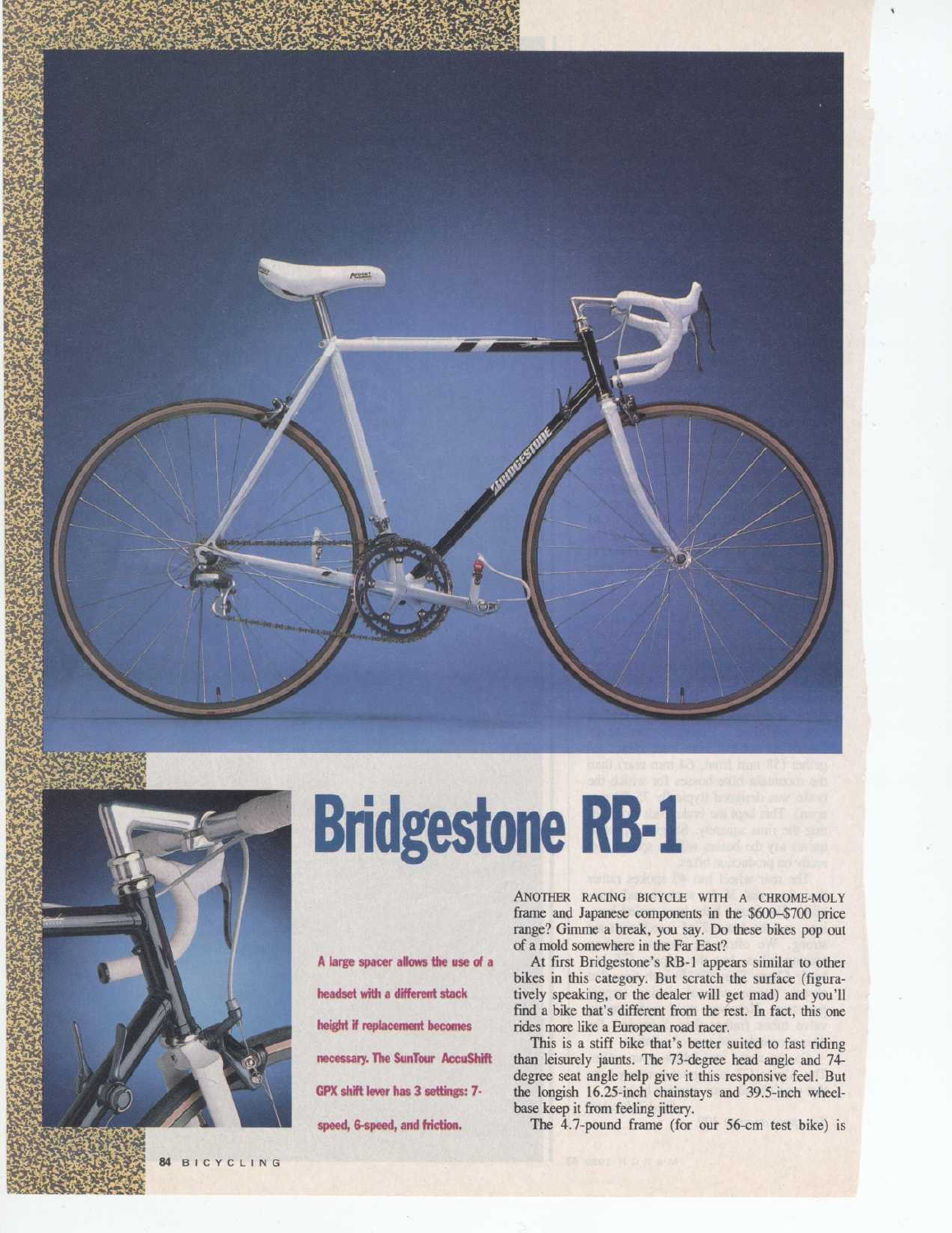built in Japan with Ishiwata EX 4130 chrome-moly. The tubing is triplebutted, meaning the tube walls have 3 different thicknesses to save weight without sacrificing strength. The fork, built with the same steel as the frame, weighs 1.6 pounds. Our test bike totaled 23.6 pounds, about average for the price.

Bridgestone made some unusual choices in designing the RB-1 . The stays and fork were shaped to accept wider tires (up to 700x32C) for winter training. Spokes are by Wheelsmith, a nice touch for a bike in this price range. (It comes with Wolber's 478-gram, 20-mm-wide rims, which are light and quick.) Also, a large alloy spacer in the Hatta Vesta steel headset permits the use of a longer steerer tube. This allows the bar and stem to be positioned higher than with conventional headset spacing. There's another benefit-if the original headset wears out, you can replace it with virtually any brand, regardless of stack height.

Instead of the GPX platform pedals that normally come with this group, the RB-1 is equipped with SR SP-200s. These have track-style cages that don't extend past the body, thereby improving cornering clearance.

Not so unusual-but a good choice nonetheless-was SunTour's new GPX group, including 7-speed index shifting and round chainrings. Shifting was positive and firm across the 13-23T freewheel. In fact, I came to prefer it to other index systems I've tried because the clicks are so pronounced.

The AccuShift lever features 3 settings: UL, for index shifting with Sun-Tour's narrow-spaced Ultra-7 freewheel; F, for friction shifting; and RE (regular), for index shifting with most standardspaced 5- or 6-speed freewheels. The RE setting is useful when switching to another wheel that does not have an Ultra-7 freewheel. (Use the F setting for 7-speed freewheels other than SunTour.)

The GPX front derailleur shifts quickly, and the lever's large barrel diameter shortens the movement required to shift chainrings. What's more, there's no chain rub, an improvement over previous narrow-cage SunTour road derailleurs. Even when climbing hard out of the saddle, <sup>I</sup> couldn't make the chain scrape the derailleur cage in the 2 ridable gears with the severest chain angles (42x14 and 52x20) .

The GPX brakes are solid and dependable-one staffer says they did their job with nary a squeal on the screaming descent from North Carolina's Mt. Mitchell. They feature a small, tightly wound spring inside each caliper arm, an arrangement that SunTour says retains strong spring action longer.

The "Balanced Response System" brake levers, which feature a return spring, operate smoothly. They also have a built-in "reach adjuster" that allows riders with small hands to move the lever closer to the handlebar. (It's done via an allen-key adjustment under the brake hood near the top of the lever body.) The hoods feature right- and left-hand shaping for a better grip. The click-stop quick-release at the caliper allows you to open the arms in case a mishap causes a wobbling rim.

Other features include an Avocet racing saddle and 2 pairs of water bottle cage bosses.

Our test bike had an eye-catching, white-and-black paint scheme. Solid red is also available. But whatever color you choose, you can be sure your bike didn't<br>come out of a mold. - Scott Martin come out of a mold. See specs on page 100.

**oft** 0000

SPELUAL/ZED

Want bad-ass performance? Look no further than the Specialized 3600s. Tough, light and all day comfortable. With a new traction hungry outsole. A thermoplastic insole for the right blend of walking flex and riding stiffness. The 3600s are made to last. When it comes to off-road action, these pups make all the other shoes roll over and play dead.

iladdogs.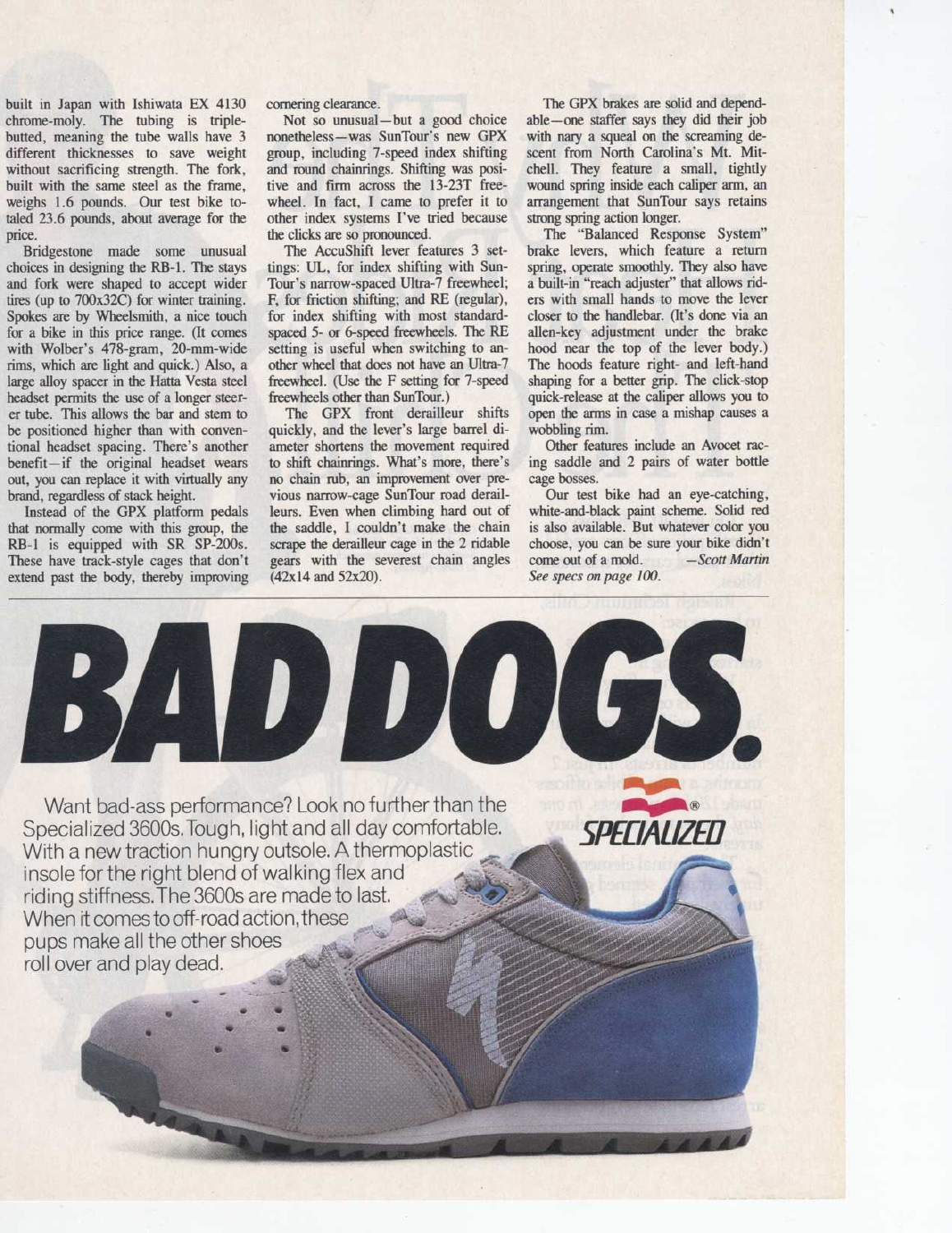## **SPECIFICATIONS**

#### SCHWINN ALUMINUM 564

Distributed by: Schwinn Bicycle Co. 217 N. Jefferson St. Chicago, IL 60606

Country of Origin: U.S. Suggested Retail Price: \$570 Sizes Available: 19 to 25 in. (center-to-top) in 2in. increments, 23 in. tested Weight: Frame, 4.25 lbs.; fork, 1.6 lbs.; complete

bike, 23.3 lbs.

Frame: Paramount Design Group double-butted 5086 H3 aluminum, forged aluminum seatstay yoke and dropouts ; Tange Mangaloy fork

|                                                  | and and anaposter, nongo mangang non-       |
|--------------------------------------------------|---------------------------------------------|
| Wheelbase                                        | 39.4 in.: 100.0 cm                          |
| Seat tube                                        | 23 in.; 58.4 cm                             |
| Top tube                                         | 21.9 in.; 55.5 cm                           |
| Head angle                                       | 73 degrees                                  |
| Seat angle                                       | 74 degrees                                  |
| Chainstays                                       | 16.14 in.; 41 cm                            |
| Bottom bracket height                            | 10.25 in.: 26 cm                            |
| Fork rake                                        | 1.75 in.; 4.45 cm                           |
| <b>Trail</b>                                     | 2.26 in.; 5.74 cm                           |
| <b>Wheels:</b>                                   |                                             |
| <b>Hubs</b>                                      | Shimano Exage Sport                         |
|                                                  | LX low-flange, quick-release,               |
|                                                  | 126-mm rear axle spacing                    |
| <b>Spokes</b>                                    | 32, 14-gauge stainless,                     |
|                                                  | $3-cross$                                   |
| <b>Rims</b>                                      | Araya SS45 700x20C clincher,                |
|                                                  | black anodized                              |
| Tires                                            | Schwinn Pro Circuit dual                    |
|                                                  | hardness, 700x23C, 115 psi                  |
| <b>Drivetrain:</b>                               |                                             |
| Derailleurs                                      | Shimano Exage Sport LX,                     |
|                                                  | rear SIS                                    |
| Chain                                            | Shimano Uniglide, black                     |
| Crankset                                         | Shimano Exage Sport LX,                     |
|                                                  | 42/52T Biopace chainrings, 170-mm crankarms |
| Bottom bracket                                   | Shimano Sport LX                            |
| Freewheel                                        | Shimano Exage Sport                         |
|                                                  | LX 7-speed freehub                          |
| and the company of the company of the company of |                                             |

Brakes Pedals Pedals -- -Shimano Exage Sport Headset - Shimano Exage Sport LX Seatpost -\_ SunTour internal expanding Saddle Selle San Marco Linea<br>Bar/stem SR Custom anatomic 41-cm SR Custom anatomic 41-cm handlebar; SR Custom 10-cm stem Shimano Exage Sport SLR, aero levers

| <b>SANT</b><br>inches |    |     |  |
|-----------------------|----|-----|--|
|                       | 42 | 52  |  |
| 13                    |    | 108 |  |
| 14                    | 81 | 100 |  |
| 15                    | 76 | 94  |  |
| 17                    | 67 | 83  |  |
| 19                    | 60 |     |  |
|                       | 54 | 67  |  |
| 24                    |    |     |  |
|                       |    |     |  |

#### GT TEQUESTRA

Distributed by: GT Bicycles Inc. 15552 Container Lane Huntington Beach, CA 92649

| Suggested Retail Price: \$440-\$480 |                                                                                                                                                |
|-------------------------------------|------------------------------------------------------------------------------------------------------------------------------------------------|
|                                     | Sizes Available: 16 to 22 in. (center-to-center) in                                                                                            |
| 2-in. increments, 18 in. tested     |                                                                                                                                                |
| bike, 32.3 lbs.                     | Weight: Frame, 6.7 lbs.; fork, 2.2 lbs.; complete                                                                                              |
| chrome-moly unicrown fork           | Frame: Tange MTB straight-gauge chrome-moly;                                                                                                   |
| <b>Wheelbase</b>                    | 41.9 in.; 106.4 cm                                                                                                                             |
| Seat tube                           | 18 in.: 45.7 cm                                                                                                                                |
| Top tube                            | 22.5 in.: 57.2 cm                                                                                                                              |
| Head angle                          | 70 degrees                                                                                                                                     |
| Seat angle                          | 74 degrees                                                                                                                                     |
| Chainstays                          | 16.5 in., 42.67 cm                                                                                                                             |
| Bottom bracket height               | 11.4 in.: 28.9 cm                                                                                                                              |
| Fork rake                           | 1.97 in.: 5 cm                                                                                                                                 |
| Trail                               | 2.64 in.; 6.71 cm                                                                                                                              |
| <b>Wheels:</b>                      |                                                                                                                                                |
| <b>Hubs</b>                         | Jou Yu sealed.                                                                                                                                 |
| Spokes<br>Rims                      | low-flange, quick-release, black anodized,<br>130-mm rear axle spacing<br>36, 14-gauge stainless, 3-cross<br>Araya RX-7, 26x1.5 in., 520 grams |
| <b>Tires</b>                        | Ritchey Force, 26x2.0 in.                                                                                                                      |
|                                     |                                                                                                                                                |
| <b>Drivetrain:</b>                  |                                                                                                                                                |
| <b>Derailleurs</b>                  | SunTour XCD-6000.                                                                                                                              |
|                                     | rear index                                                                                                                                     |
| Chain                               | <b>KMC</b>                                                                                                                                     |
| Crankset                            | <b>SR XCE</b>                                                                                                                                  |
|                                     | Enhanced OvalTech steel rings.                                                                                                                 |
|                                     | 175-mm crankarms, YST bottom bracket                                                                                                           |
|                                     | SunTour Alpha 6-speed                                                                                                                          |
| Freewheel                           |                                                                                                                                                |
| <b>Components:</b>                  |                                                                                                                                                |
| <b>Brakes</b>                       | Dia-Compe BRS: XCE                                                                                                                             |
|                                     | cantilever front, 993 seatstay-mounted centerpull                                                                                              |
|                                     | rear, Balanced Response System levers                                                                                                          |
| Pedals                              | HTI with straps and                                                                                                                            |
| Headset                             | nylon clips<br><b>YST</b>                                                                                                                      |

Headset<br>Seatpost Kalloy one-bolt Saddle Viscount Gelcel<br>Bar/stem GT steel bulge bar, GT steel bulge bar, 24-in width; GT chrome-moly 13-cm stem

|    | 28 | 38 | 48 |
|----|----|----|----|
| 13 |    |    | 96 |
| 15 |    | 66 | 83 |
| 18 | 40 | 55 | 69 |
| 21 | 35 |    | 59 |
| 25 | 29 | 40 | 50 |
| 30 |    | a  |    |

#### SHOGUN ALPINE GT

Distributed by: East: North American Cycles

5 Park Dr. Melville, NY 11747 West: Seattle Bike Supply 7620 S. 192nd St . Kent, W4 98032

Country of Origin: Taiwan

Suggested Retail Price: \$475<br>Sizes Available: 18 (with 26-inch front wheel), 20,<br>Sizes Available: 18 (with 26-inch front wheel), 20, 22 (tested), 24 (center-to-top)

Weight: Frame, 5.45 lbs.; fork, 1.8 lbs.; complete bike, 28.2 lbs.

|                       | Frame: Chrome-moly steel, double-butted                |
|-----------------------|--------------------------------------------------------|
| Wheelbase             | 40.8 in.: 103 cm                                       |
| Seat tube             | 22.8 in.: 58 cm                                        |
| Top tube              | 22 in.; 56 cm                                          |
| Head angle            | 72 degrees                                             |
| Seat angle            | 72 degrees                                             |
| Chainstays            | 17.1 in.: 43.5 cm                                      |
| Bottom bracket height | 11 in.; 28 cm                                          |
| Fork rake             | 2.38 in.; 6.05 cm                                      |
| Trail                 | 2.09 in.; 5.3 cm                                       |
| Wheels:               |                                                        |
| <b>Hubs</b>           | Suzue, sealed bearing,                                 |
|                       | low-flange, quick-release, 126-mm<br>rear axle spacing |
| Spokes                | 36 front, 40 rear, 14-gauge                            |
|                       | stainless, 3-cross                                     |
| <b>Rims</b>           | Araya 27x11/4 in., alloy                               |
| Tires _               | Cheng Shin $27x1^{3}/8$ in., 65 psi                    |
| <b>Drivetrain:</b>    |                                                        |
| Derailleurs           | Shimano Exage Trail,                                   |
|                       | Shimano bar-end shift levers, rear indexing            |
| Chain                 | Shimano Uniglide                                       |
| Crankset              | Shimano Mountain LX.                                   |
|                       | Biopace chainrings, 170-mm crankarms,                  |
|                       | Tioga sealed bottom bracket                            |
| Freewheel             | Shimano Z 6-speed                                      |
| <b>Components:</b>    |                                                        |
| <b>Brakes</b>         | Shimano Mountain LX                                    |
|                       | cantilevers, Exage Sport levers                        |
| Pedals                | Victor 382                                             |
| <b>Line of a set</b>  | Timera wanded                                          |

| <b>Pegals</b> | <b>VICTOL OOS</b> |  |  |
|---------------|-------------------|--|--|
| Headset       | Tioga sealed      |  |  |
| Seatpost      | Kalloy, one-bolt  |  |  |
| Saddle        | Vetta Gel         |  |  |
| Bar/stem      | Hsin Lung alloy   |  |  |

|    | 28 |    | 50 |
|----|----|----|----|
|    |    | 85 |    |
|    |    |    |    |
| 20 | è  | 59 |    |
|    | 32 | 50 | 56 |
| 28 | 27 | 15 |    |
| 32 |    |    |    |

### BRIDGESTONE RB-1

Distributed by: Bridgestone Cycle USA 15003 Wicks Blvd.

San Leandro, CA 94577<br>Country of Origin: Japan

**Country of Origin: Japan<br>Suggested Retail Price: \$629-\$660** 

**Sizes Available:** 48, 51, 53, 56 (tested), 59, 63, (center-to-top)

Weight: Frame, 4.7 lbs.; fork, 1.6 lbs.; complete bike, 23.6 lbs.

**Frame:** Ishiwata EX 4130 triple-butted chrome-

| Wheelbase                           | 39.5 in., 100.3 cm                                                                                                                                                                        |
|-------------------------------------|-------------------------------------------------------------------------------------------------------------------------------------------------------------------------------------------|
| Seat tube                           | 22 in., 56 cm                                                                                                                                                                             |
| Top tube                            | 21.9 in., 55.5 cm                                                                                                                                                                         |
| Head angle                          | 73 degrees                                                                                                                                                                                |
| Seat angle                          | 74 degrees                                                                                                                                                                                |
| Chainstays                          | 16.25 in., 41.3 cm                                                                                                                                                                        |
| Bottom bracket height               | 10.5 in., 26.7 cm                                                                                                                                                                         |
| Fork rake                           | 1.75 in., 4.45 cm                                                                                                                                                                         |
| Trail                               | 2.26 in., 5.74 cm                                                                                                                                                                         |
| <b>Wheels:</b>                      |                                                                                                                                                                                           |
| <b>Hubs</b>                         | SunTour GPX, low-flange,                                                                                                                                                                  |
|                                     |                                                                                                                                                                                           |
|                                     | quick-release, 126-mm rear axle spacing                                                                                                                                                   |
| Spokes                              |                                                                                                                                                                                           |
| <b>Rims</b>                         |                                                                                                                                                                                           |
| <b>Tires</b>                        | 32, 14-gauge, stainless, 3-cross<br>Wolber GTX 2 dark anodized<br>Bridgestone 700x25c, 115 psi                                                                                            |
| <b>Drivetrain:</b>                  |                                                                                                                                                                                           |
| <b>Derailleurs</b>                  |                                                                                                                                                                                           |
|                                     |                                                                                                                                                                                           |
| Chain                               |                                                                                                                                                                                           |
| Crankset                            |                                                                                                                                                                                           |
|                                     |                                                                                                                                                                                           |
| Freewheel                           |                                                                                                                                                                                           |
|                                     |                                                                                                                                                                                           |
| <b>Components:</b><br><b>Brakes</b> | SunTour GPX.<br>rear AccuShift, down-tube shift levers<br>SunTour silver and black<br>SunTour GPX, round chainrings,<br>170-mm crankarms<br>SunTour Alpha Ultra-7<br>SunTour GPX Balanced |